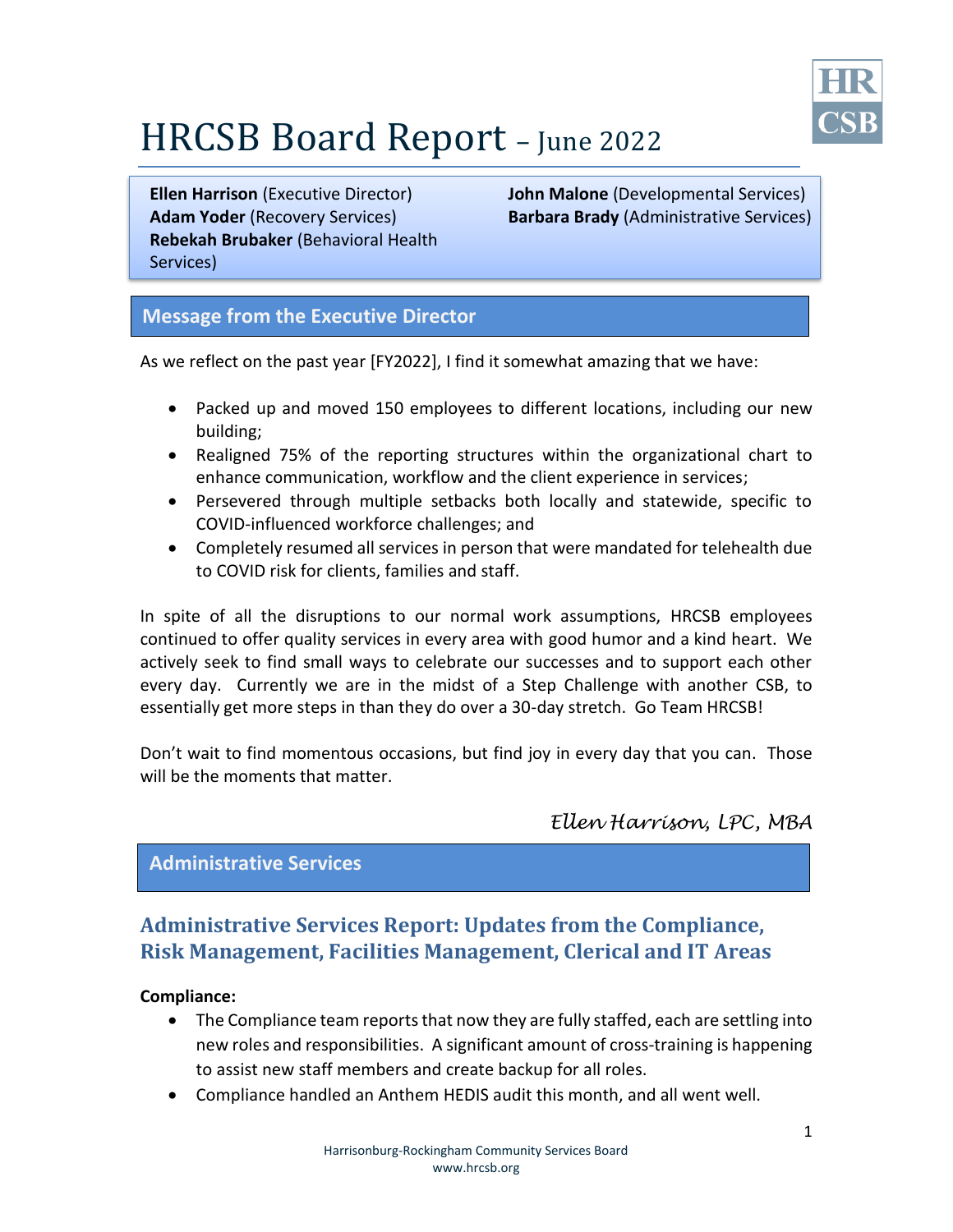

 The Compliance Manager attended the VACSB conference, participated in the Quality Leadership Council meeting and, after discussion with the Director of the Department of Medical Assistance Services (DMAS) was finally able to gain access into their new online portal, MES.

#### **IT:**

- TRAC-IT continues to rollout and after much discussion, Infant and Toddler Connection staff members will have to manually enter data from the ITOTs system for the launch. IT staff remain ready to assist with the EHR interface when they are able.
- Good news: After access to MES was gained, LeVon Smoker of IT was able to recreate his script and report to help Compliance team members do regular Medicaid checks. Considering the one-month plus delay in accessing the new DMAS portal, and the countless hours and days spent doing these checks manually, the Compliance team is very grateful for his efforts.

#### **Facilities:**

- Dickson continues to be busy with vehicles and HVAC, among other things. It's always a challenge to keep the building adjusted as temperatures change. Especially challenging was a power surge that kicked on the generator and threw the HVAC system into temporary chaos.
- Dickson is working with Lantz Construction to finish up ALL of the last issues during the first two weeks of June. Look for new sidewalks outside the Emergency Services entrance as part of this effort.

### **Risk Management:**

 Josh Dyke organized his first monthly fire drill for the Main Street building and the effort was successful. He is doing some tweaking in the process and communications, but it was well executed. Fire Drills also took place at the McNulty Building and Arbor House before month's end.

#### **Clerical:**

 The Clerical team gained three new team members this month. Alicia Lobo and Melinda Metz started on May 16, as receptionist and switchboard respectively. They are a great addition to the Clerical team, and timely too. Vanessa Thompson started on June 1 filling Clerical's last vacancy, and she will handle back up switchboard and general admin responsibilities. Supervisor Jeannie Turner is very happy, even as she is training new staff non-stop.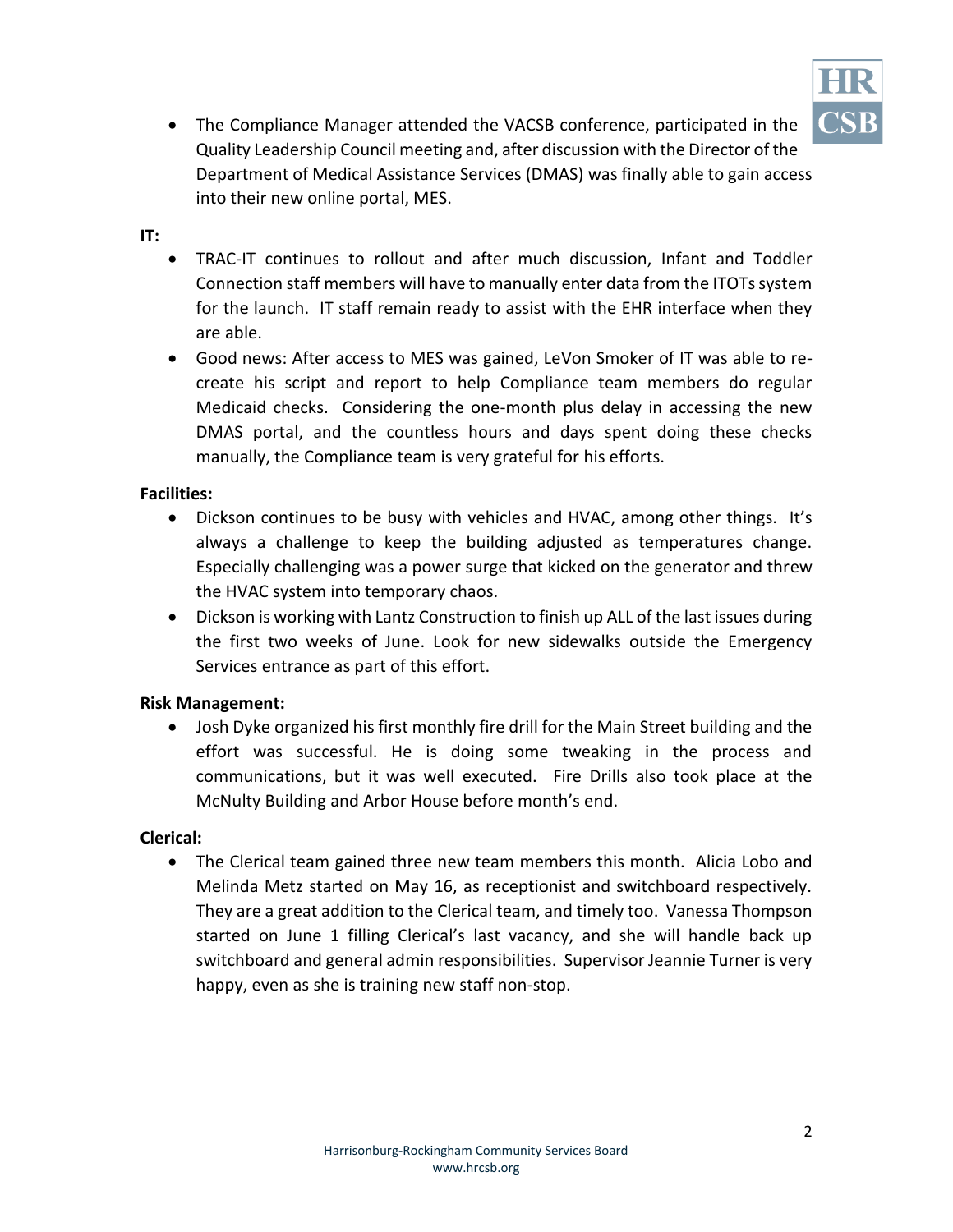### **Behavioral Health Services**



# **Same Day Access - Adult and Child**

We are providing walk-in intakes for adults and scheduled intakes for children and families. For the month of May, we have completed 88 adult intakes and 32 child intakes. We have continued to limit the number of intakes that we are providing for children's intake due to limited capacity to provide follow up services within our children's services. Our Same Day Access team's primary role is to provide a clinical recommendation for services within our agency. However, they will also provide resources and referrals to our other community partners, for individuals and families as appropriate, based on their presenting needs. This may include providing information about other treatment providers, food pantries, homeless shelters and referrals to the local veterans affair services to name a few.

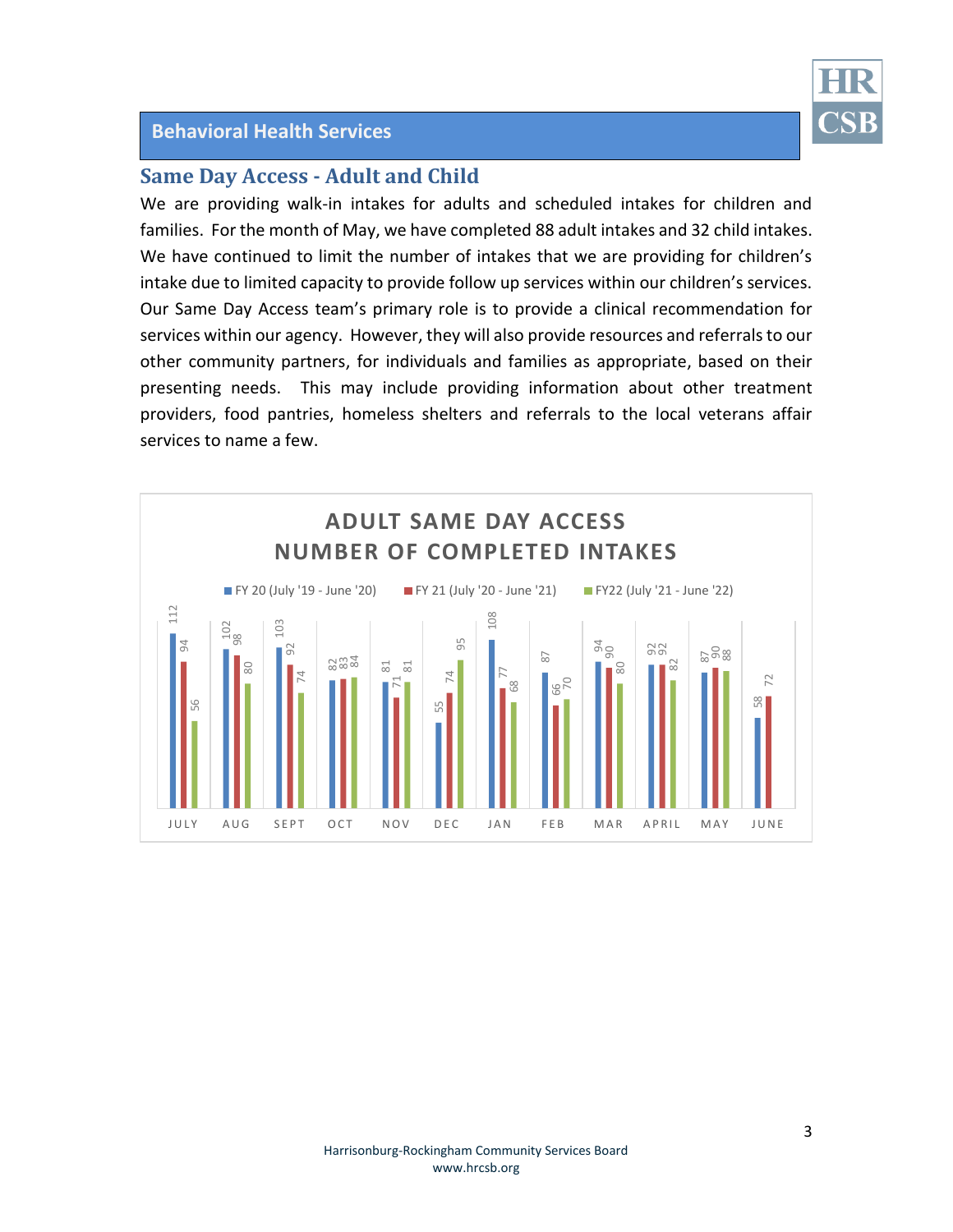

# **Outpatient Services – Adult and Child**

For the month of May, in adult outpatient therapy we provided mental health therapy to 253 clients, for substance use therapy services we served 118 individuals, and in our SA IOP program we served 11 individuals, for a total of 376 unduplicated clients served in therapy services. We have had a slight decline in the number of clients served in adult outpatient during the month of May as we had two staff members transition to other opportunities at the end of April. However, we are excited to have Natalie Realubit join our Adult Outpatient team. Over the last year, Natalie had been working with our team as a graduate level intern from James Madison University. Natalie completed the Master's program in May 2022 and joined our team just a few short weeks following her graduation.

For the month of May, in child outpatient therapy we provided services to 435 clients and their families. Currently we have 588 clients enrolled in children's therapy services. Over the last year, our children's therapist caseloads have risen to a level that is unsustainable. Therefore, we made intentional decisions in the last two months about reducing the number of children we have entering therapy. Our goal is to provide timely and effective quality care to our clients and their families. In order for that to occur, we needed to reduce the number of clients on the therapist's caseloads. As noted previously, we have reduced the number of intakes we are providing for children and adolescents; in addition we continue to accept primarily only clients that have Medicaid or are self-pay. We are **Example 1.1** and 1.1 and 1.1 and 1.1 and 1.1 and 1.1 and 1.1 and 1.1 and 1.1 and 1.1 and 1.1 and 1.1 and 1.1 and 1.1 and 1.1 and 1.1 and 1.1 and 1.1 and 1.1 and 1.1 and 1.1 and 1.1 and 1.1 and 1.1 and 1.1 and 1.1 and 1.1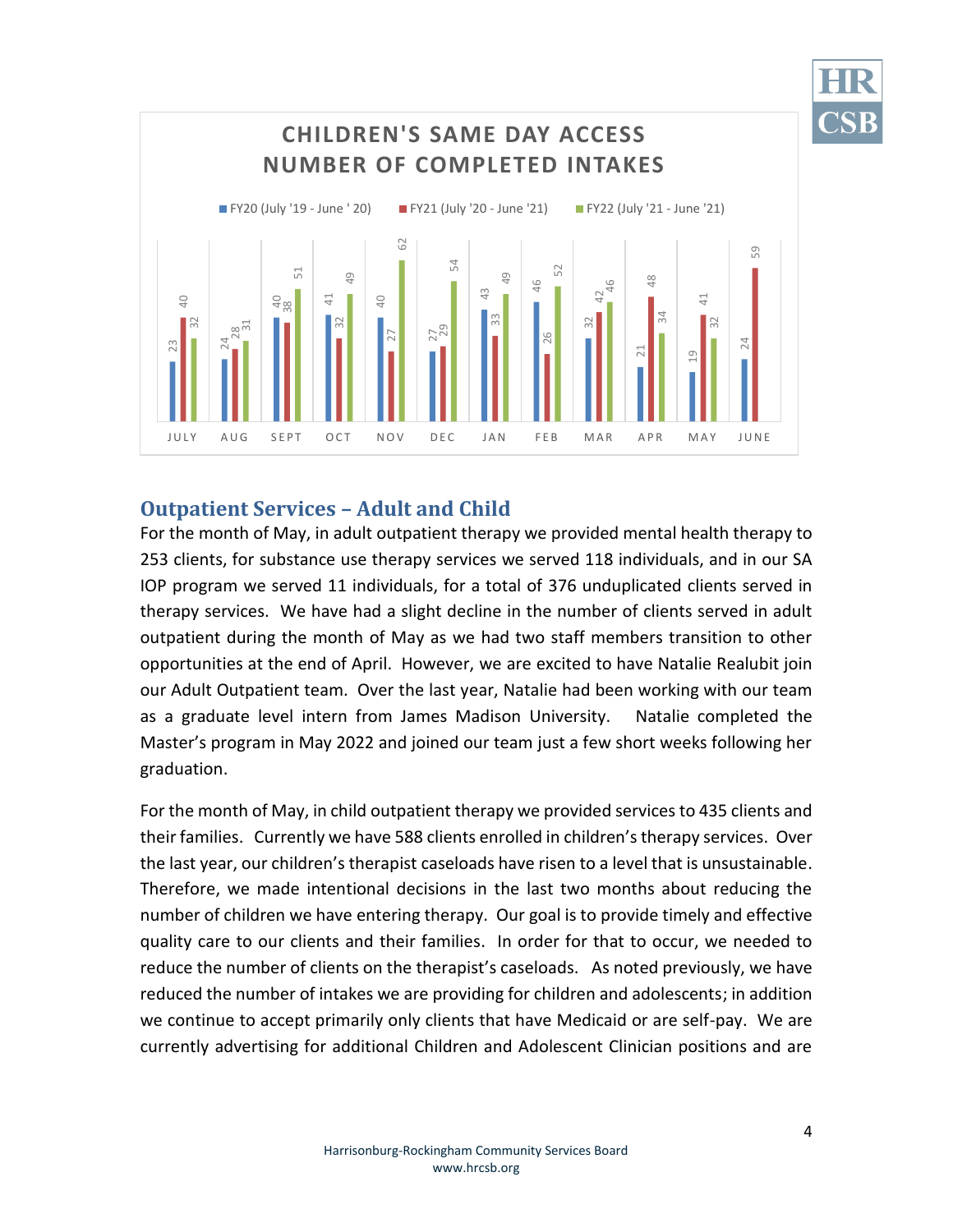

hopeful once these positions are filled we will be able to increase the number of intakes for children's services.



# **Arbor House (Crisis Stabilization Unit)**

One of the fundamental aspects of Arbor House is the focus on skill restoration and development. Our multidisciplinary team is able to teach and support our residents in relearning skills and, in some cases, learning for the first time how to deal with difficult emotions and life experiences. This past month we had an opportunity to help highlight and celebrate, with one of our residents, their recovery journey. The individual was able to recognize their early signs of emotional distress and was able to seek support by asking for a referral to Arbor House. During their stay at Arbor House, they were able to enhance their coping skills to deal with their mental health symptoms and return to their home with additional skills and support to help maintain their stability in the community.

We continue to set our maximum capacity at 5 individuals due to key staffing vacancies and are eager to return to a 7-bed capacity, once those positions are filled. For May, our bed utilization was 46.1% based on 7-bed capacity, with our utilization rate based on the 5-bed capacity at 64.5%.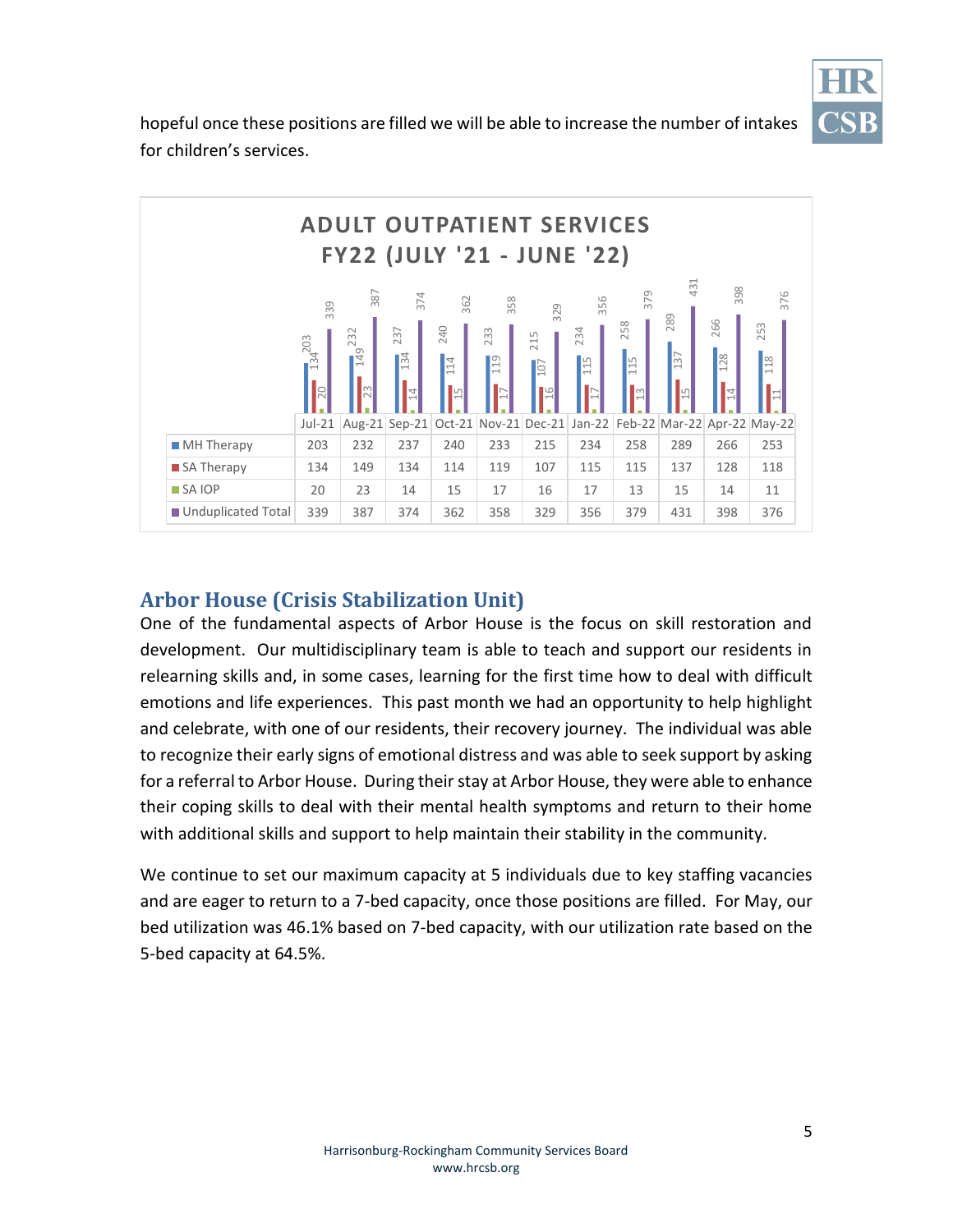



#### **Emergency Services / Adult Crisis Response Team**

Our Emergency Services team continues to work diligently to serve our community members during moments in a behavioral health crisis. The team provides crisis response and assists individuals in accessing a higher level of care such as acute hospital care, as clinically appropriate. The team continues to see firsthand the strain of not having enough resources, both on a local and state level, for individuals experiencing a behavioral health crisis. The team's goal is to assess and identify the least restrictive environment to provide care to individuals during these times of crisis. Possible outcomes could include a referral to a residential crisis stabilization unit (Arbor House), voluntary or involuntary hospitalization, or in some cases we are able to create a safety plan with family members, natural supports or other key figures in the individual's life that allows them to safely return to their home and be stabilized without having to be hospitalized. Energency Services.<br>
Energency Services.<br>
Energency Services.<br>
Our Emergency Services.<br>
Our Emergency Services.<br>
Duly appropriat<br>
enough resources,<br>
behavioral health cronould include a refer<br>
involuntary hospital<br>
family

Our Crisis Response Team, consisting of a mental health clinician and law enforcement officer, will respond in the community to situations where someone is experiencing a mental health crisis. At times, this may result in the team transporting the individual to Sentara Rockingham Memorial Hospital for possible voluntary or involuntary hospitalization. The team will also provide follow up contact with individuals following the crisis or hospitalization to assist with getting them connected to additional treatment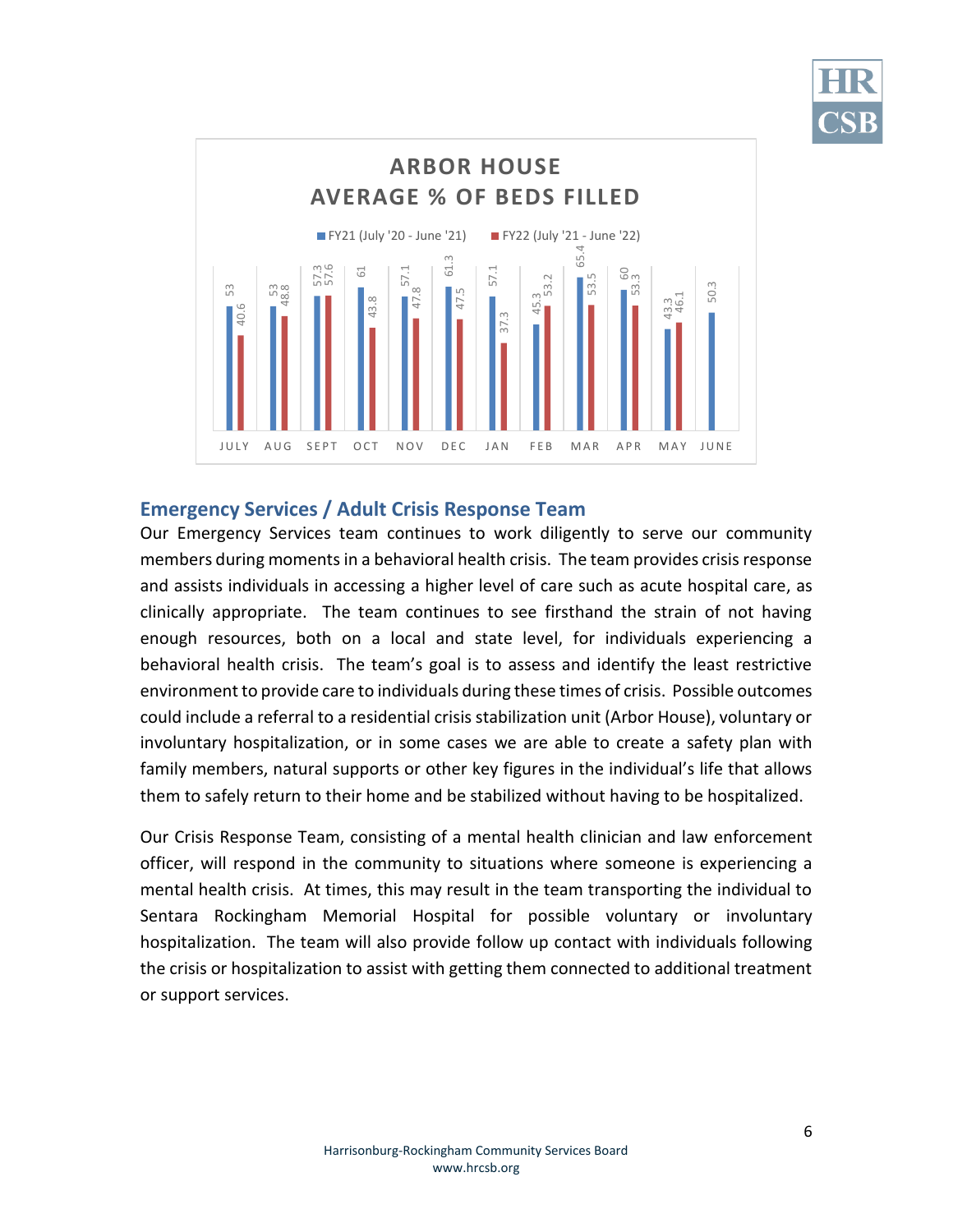

# **Community Recovery Services**

The Community Recovery Services department held our semiannual retreat on May 19<sup>th</sup>. We spent time introducing new staff from each program. Robyn Collins gave a brief presentation about our peer supports program. Then we watched a video and had a conversation about how negativity can affect our self-confidence at work. In response, we all shared one or two experiences of gratitude and success as a way to build hope. We also shared refreshments, played group trivia and socialized as a way to build team cohesion.

# **Children's Case Management (CCM), Children's Case Support (CCS) and Family Care Coordination (FCC)**

We are fortunate to welcome three new children's case managers to the team on May 16<sup>th</sup>. Laura Quay and Hayley Wagner are both social work graduates from Mary Baldwin College. Katherine Gardenier is a social work graduate from JMU. Both Katherine and Laura were interns in our children's program before being hired.

# **Mental Health Skill-Building Services (MHSS)**

We are hiring for two open positions and conducted interviews this past week. We are hopeful! Our current roster of clients is down to 16 due to our reduced staffing. We continue to receive referrals for the service.

## **Peer Support Services**

Along with our full time Peer Program Coordinator, we have three, full-time Certified Peer Recovery Specialists (CPRS) working in Mental Health, Permanent Supportive Housing, and Outpatient Substance Abuse programs. We also have one part-time Mental Health Peer Specialist. Of the three CPRS's, two are currently registered with the Board of Counseling, with the last CPRS waiting for her registration to be approved. The part-time Peer Specialist is currently finishing his certification class to become a CPRS. Those Peers that are registered with the Board of Counseling are eligible to begin billing for their services on July 1, 2022. All final steps are being completed, as guided by Medicaid and DBHDS, to solidify a flow of services for us to begin billing Medicaid for clients engaging in Peer Services. We are excited to add two peer groups, led by our full time MH CPRS, at Arbor House starting in June.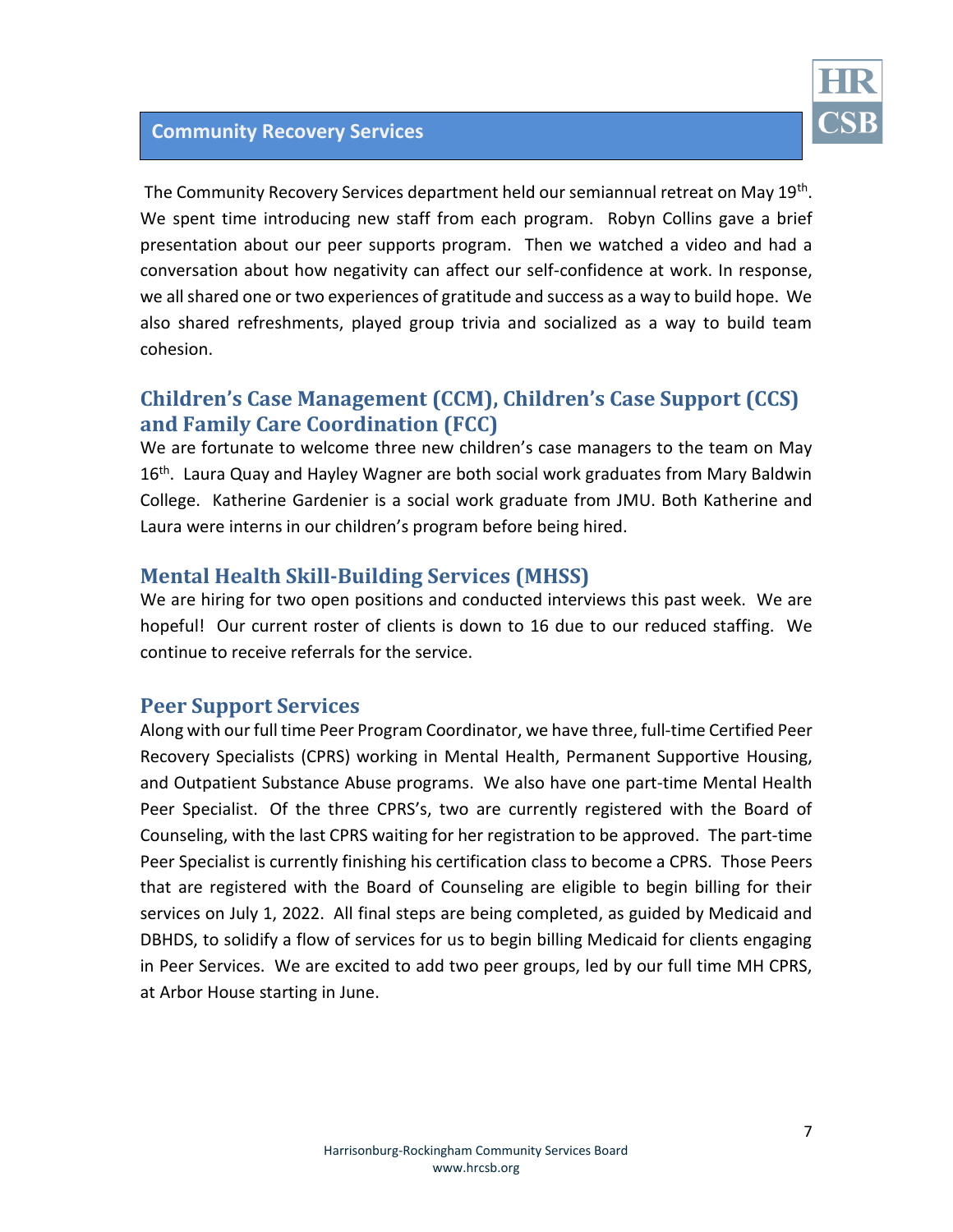

# **Permanent Supportive Housing (PSH)**

Two employees were hired this past month to fill vacancies. Hannah Gibson was hired as the PSH case manager. Emily Shabani is now our second Housing Specialist on the team. We are excited to be a fully staffed team of 6 for the first time since the development of the PSH program 2 years ago. We are a third of the way to linking people to housing with our 45 voucher slots.

# **Western State Hospital (WSH)**

WSH census report for the month of December, HRCSB had a census per 100,000 of 3.8, and an average census of 5. Our region, HPR 1, had an average census per 100,000 of 7.3, and an average census of 114. Health Planning Region 1 is made up of 9 CSB's: Alleghany Highlands, HRCSB, Horizon Behavioral Health, Northwestern, Rappahannock Area, Rappahannock-Rapidan, Region Ten, Rockbridge Area and Valley.

## **Developmental Services**

## **DD Case Management**

Developmental Disabilities (DD) Case Managers billed 284 units for the month of April with contracted DD case managers from Valley Associates for Independent Living completing an additional 19 billable units. Case managers completed 588 separate contacts to assist with linking clients to services, or monitoring their satisfaction, including 248 face to face visits. They also completed 21 annual Individual Service Plans, which by way of a data exchange are automatically updated into the Waiver Management System (WaMS) daily.

Currently we have 231 individuals receiving DD Waiver services. Of those, 59 require Enhanced Case Management, meaning they have recently received crisis services, emergency medical services, or are at significant risk as determined by the Support Intensity Scale. For those receiving Enhanced Case Management, support coordinators must complete face to face visits every 30 days, with two out of every three visits occurring in the client's home.

There are 201 individuals on the DD Waiver Waiting list awaiting services. There are currently 30 individuals on Priority 1 status, followed by 91 on Priority 2, and 80 on Priority 3. We received five referrals, completed three new waiver screenings, and completed one intake in May. We added one individual to the DD Waiver waiting list.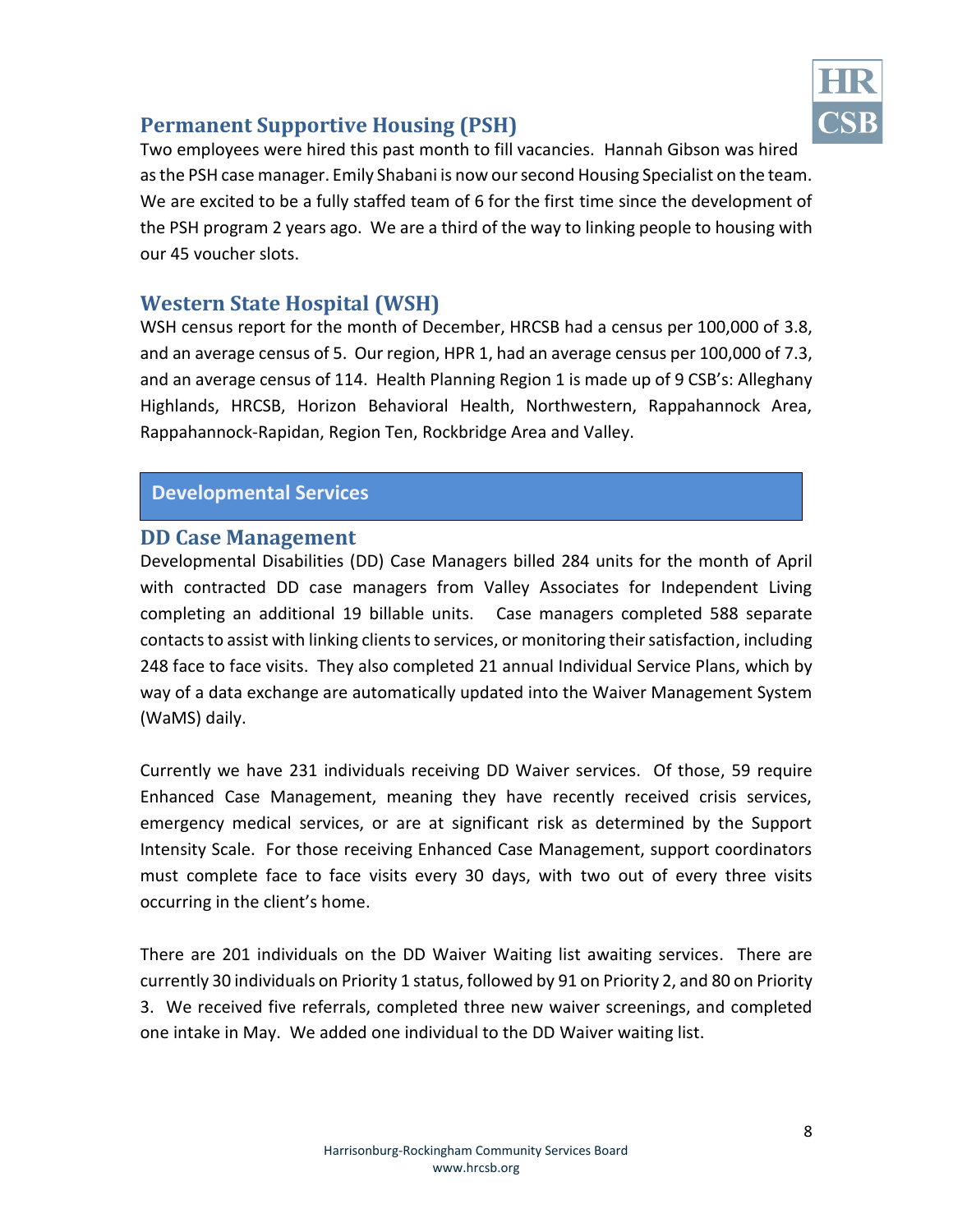

The new mandated version of the Individual Service Plan went live in May. This new plan contains expanded areas related to employment and community integration, in order to collect more accurate data related to the Department of Justice Settlement agreement.

With the Federal Public Health Emergency (PHE) scheduled to end in July, we are closely monitoring our clients who are in danger of losing their slots due to non-utilization. Currently, clients who are not using any waiver services due to pandemic related concerns cannot have their slot removed. However once the PHE ends, those protections are no longer in place. The majority of individuals who are not able to use their slots are those whose only service was day support, or individuals looking for consumer directed respite, or personal assistance who cannot find attendants.

We completed our Quality Improvement plan, which was required as part the DBHDS Quality Service Review process. The most recent quality services review focused heavily on including areas of potential risk, which we will now incorporate more thoroughly into service plans.

# **Infant and Toddler Connection**

The infant and toddler program saw three of their highest monthly referral totals happen in consecutive months of March, April, and May. The high volume of referrals has necessitated a temporary waiting list for some services, such as physical therapy and speech.

We continue to work on the implementation and roll-out of the new data management and reporting system, Track-it, which will replace ITOTs in the coming months. Much of the current preparation involves manually entering data elements by ITC staff, as well as participating in trainings, in advance of phase one go live date in early June.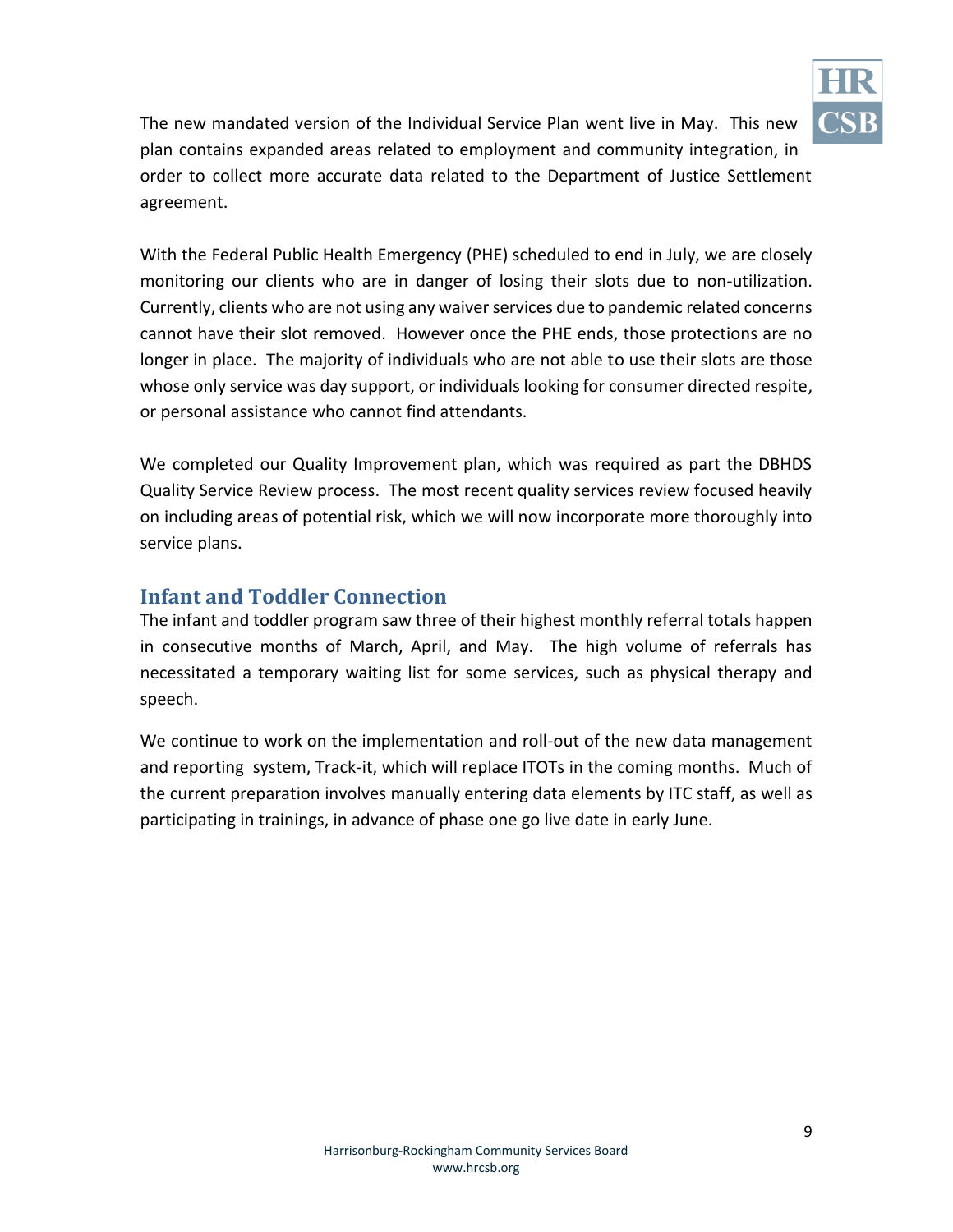**CSB** 



| <b>Month:</b>                                             | July                | <b>August</b>    | <b>September</b> | <b>October</b>   | <b>November</b> | <b>December</b> | January                 | <b>February</b>         | <b>March</b>     | <b>April</b>     | <b>May</b>     |
|-----------------------------------------------------------|---------------------|------------------|------------------|------------------|-----------------|-----------------|-------------------------|-------------------------|------------------|------------------|----------------|
|                                                           |                     |                  |                  |                  |                 |                 |                         |                         |                  |                  |                |
|                                                           |                     |                  |                  |                  |                 |                 |                         |                         |                  |                  |                |
| <b>Total</b><br><b>Referrals</b>                          | 35                  | 42               | 29               | 26               | 29              | 39              | 22                      | 29                      | 55               | 52               | 45             |
| <b>Monthly</b><br><b>Referral</b><br>Goal                 | 30                  | 35               | 35               | 35               | 30              | 30              | 40                      | 35                      | 35               | 35               | 30             |
| <b>IFSP</b><br><b>Completi</b><br>ons Per<br><b>Month</b> | 25                  | 21               | 24               | 14               | 24              | 17              | 19                      | 26                      | 15               | 31               | 29             |
| <b>Monthly</b><br><b>Child</b><br><b>Count</b>            | 165                 | 179              | 181              | 185              | 189             | 191             | 191                     | 210                     | 200              | 222              | 236            |
|                                                           |                     |                  |                  |                  |                 |                 |                         |                         |                  |                  |                |
| Data for<br><b>Referrals</b>                              |                     |                  |                  |                  |                 |                 |                         |                         |                  |                  |                |
|                                                           |                     |                  |                  |                  |                 |                 |                         |                         |                  |                  |                |
| <b>Parent</b><br>Declines/<br><b>No</b><br><b>Contact</b> | 11                  | $\boldsymbol{9}$ | 10               | $\boldsymbol{6}$ | $\overline{7}$  | $6\,$           | 5                       | $\overline{4}$          | $\bf 8$          | $\boldsymbol{6}$ | $\overline{2}$ |
|                                                           |                     |                  |                  |                  |                 |                 |                         |                         |                  |                  |                |
| <b>Transfers</b>                                          | $\pmb{0}$           | $\pmb{0}$        | $\mathbf{1}$     | $\mathbf{1}$     | $\mathbf 0$     | $\pmb{0}$       | $\pmb{0}$               | $\mathbf 0$             | $\overline{4}$   | $\mathbf 0$      | $\pmb{0}$      |
| <b>Not</b><br><b>Eligible</b>                             | 5                   | $\overline{4}$   | 5                | $\pmb{0}$        | $\mathbf{1}$    | $\overline{3}$  | $\overline{\mathbf{3}}$ | $\overline{\mathbf{3}}$ | $\overline{4}$   | $\mathbf 1$      | $\pmb{0}$      |
| In<br><b>Process</b>                                      | $\mathsf{O}\xspace$ | $\pmb{0}$        | $\pmb{0}$        | $\mathbf 0$      | $\pmb{0}$       | $\pmb{0}$       | $\pmb{0}$               | $\overline{2}$          | $\boldsymbol{6}$ | 25               | 43             |
| <b>Deceased</b>                                           | $\pmb{0}$           | $\pmb{0}$        | $\mathbf 0$      | $\pmb{0}$        | $\mathbf 0$     | $\mathbf 0$     | $\pmb{0}$               | $\mathbf 0$             | $\pmb{0}$        | $\mathbf 0$      | $\pmb{0}$      |
| <b>Active</b>                                             | 19                  | 22               | 13               | 19               | 21              | 30              | 14                      | 20                      | 30               | 20               | $\pmb{0}$      |